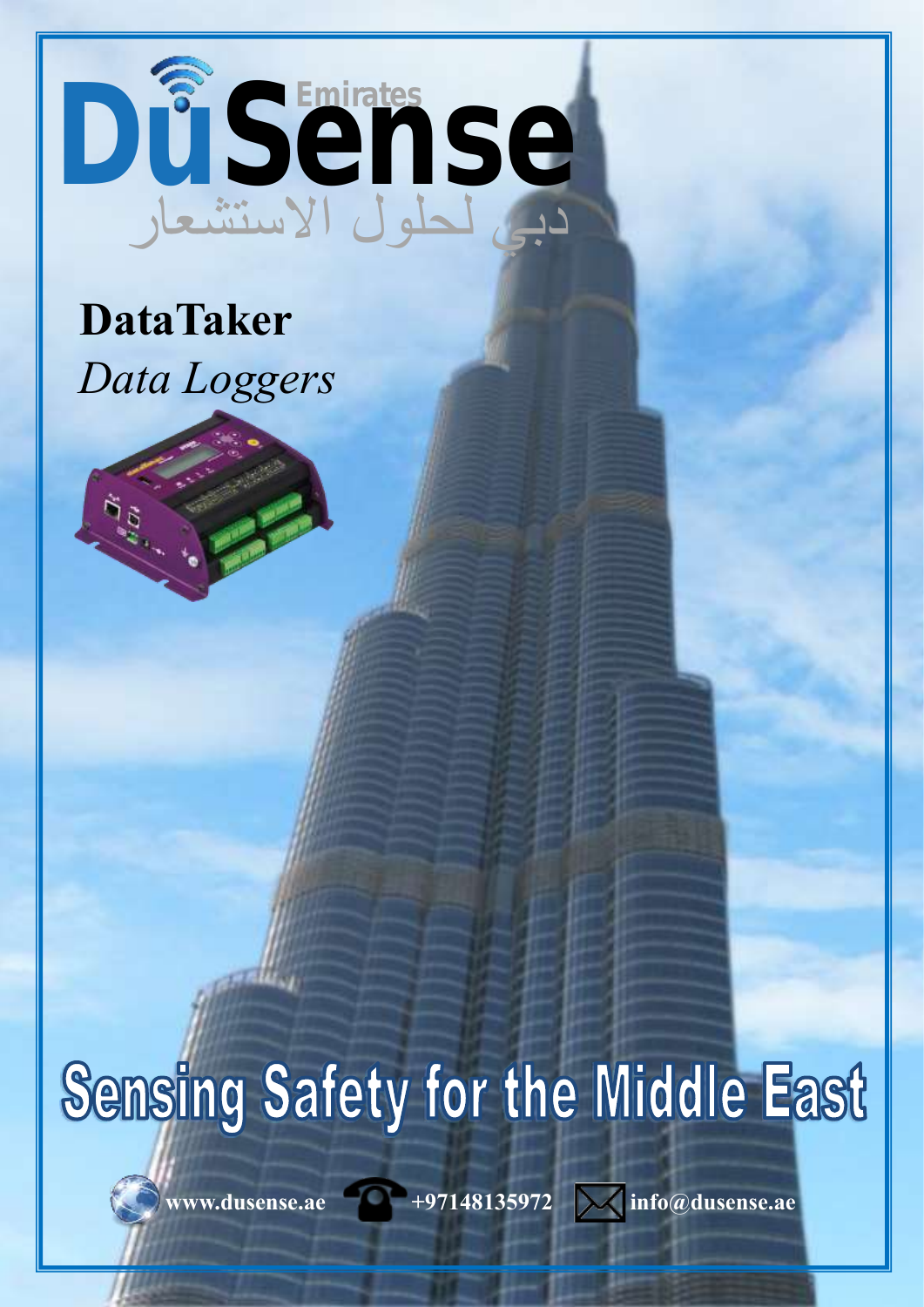





### renewable energy

**Du**Sense is Middle-East Agent by *DataTaker* which is one of the worlds leading brands of general purpose and specialised data loggers and data recording equipment.

We supply a broad range of customers across many industries including environmental, industrial, construction, manufacturing, process management, scientific, laboratory and education.

Our data loggers are designed to be compatible with almost all types of sensors, with a strong focus on communications to make your data easily accessible.

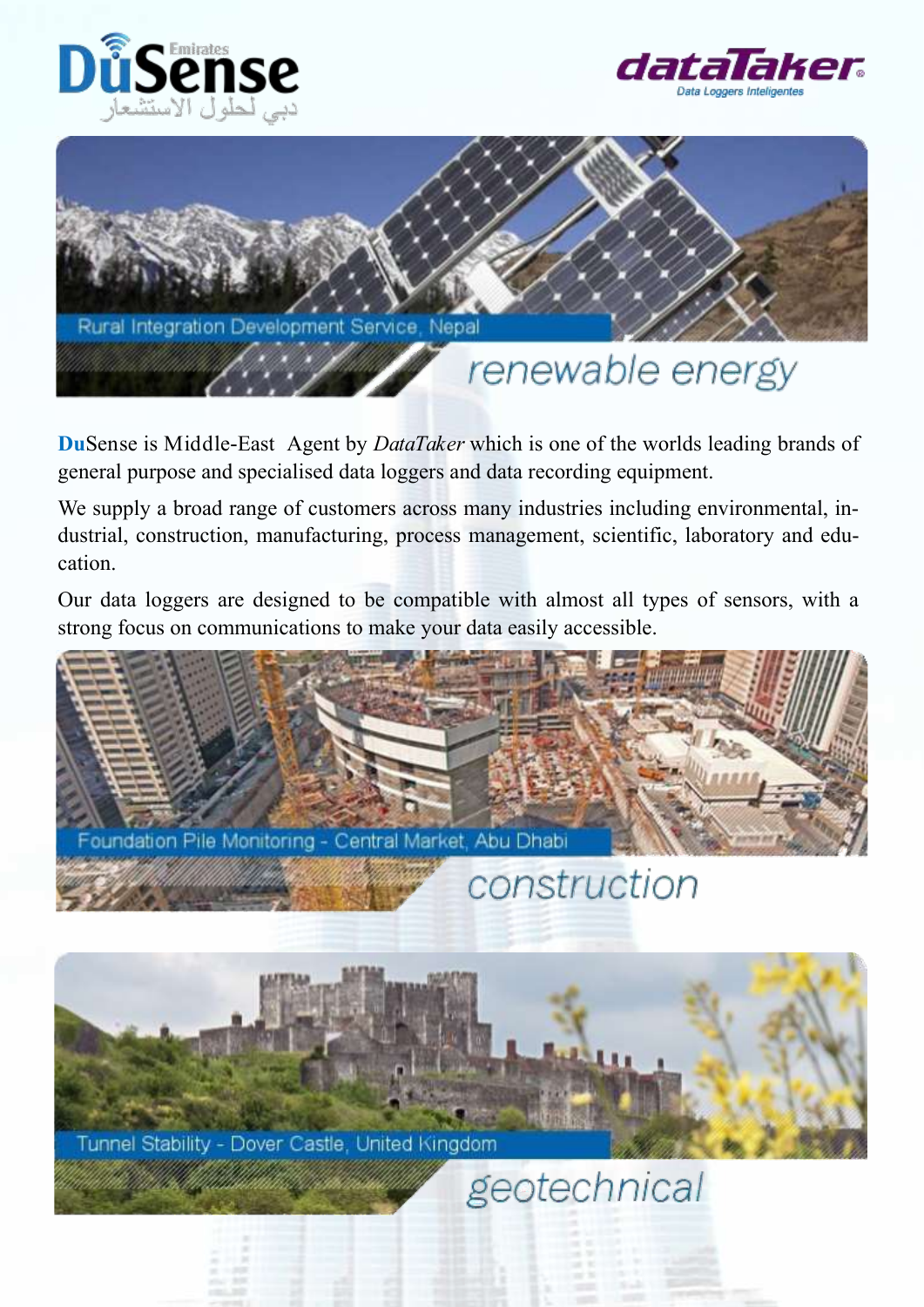





The products and services philosophy of DataTaker is simple. We supply solutions based on easy-to-use hardware and software. Our data loggers accept all common sensors without the need for extra modules.

#### **DataTaker Customers**

Among the industrial end users are such organization as BHP, NASA, Bethlehem Steel, Kennecott Mining, ESSO, Dome Petroleum, General Motors, Ford, Volvo, Subaru, British Aerospace, British Airways, Ansett, Bell Telephone, General Electric, Westinghouse, British Rail, BMW and Philips just to name a few.

#### **Government Customers**

Government instrumentality's using DataTaker equipment include SCIRO, DSIR, Departments of Agriculture in all Australian and many American states, electricity authorities in Sweden, Holland and Australia, the Swedish Standards Bureau, the Danish Atomic Energy Commission, the Australian, West German and Swedish military forces and the Chinese Academy of Science.

#### **ISO 9001 Quality**

We are certified to the ISO 9001 International Quality Standard. This means that we have a competent and internationally recognized management system—for the "manufacture, factoring and servicing of microprocessor—based data acquisition, data logging and ancillary equipment" - to ensure supply of conforming products and services, and customer satisfaction. We also carry out extensive environmental runtime testing to ensure the highest level of reliability in all our products, which is reflected by our 3-year warranty. High Quality customer service and technical support are always available from our worldwide distributor network.

#### **CE and C-Tick Certification**

Our products are all certified to CE standards for emissions, susceptibility and safety.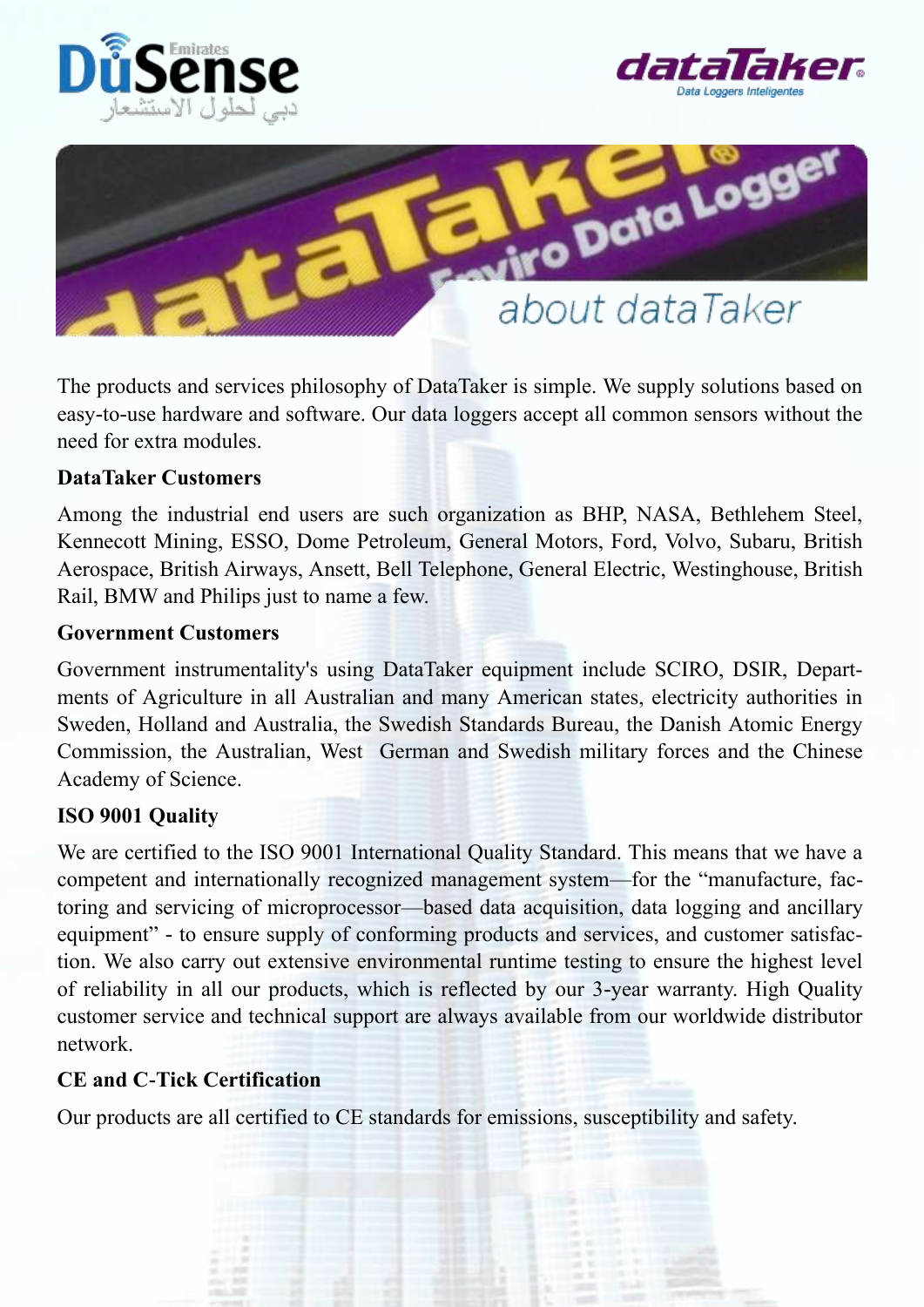



#### **What is Data Acquisition?**

Data Acquisition is simply the gathering of information about a system or process. It is a core tool to the understanding, control and management of such systems or processes. Parameter information such as temperature, pressure or flow is gathered by sensors that convert the information into electrical signals. Sometimes only one sensor is needed, such as when recording local rainfall. Sometimes hundreds or even thousands of sensors are needed, such as when monitoring a complex industrial process. The signals from the sensors are transferred by wire, optical fibre or wireless link to an instrument which conditions, amplifies, measures, scales, processes, displays and stores the sensor signals. This is the Data Acquisition Instrument.

In the past Data Acquisition equipment was largely mechanical, using smoked drums or chart recorders. Later, electrically powered chart recorders and magnetic tape recorders were used. Today, powerful microprocessors and computers perform Data Acquisition faster, more accurately, more flexibly, with more sensors, more complex data processing, and elaborate presentation of the final information.

#### **What is a Data Logger**

A data logger is an electronic instrument which connects to real world devices for the purpose of collecting information. Data logger can be pictured as a black box recorder in aeroplanes. These data loggers record mainly voice and the plane stats data information.

Real world Devices could include the following:

- Temperature sensors
- Pressure sensors and strain gauges
- Flow and speed sensors
- Current loop transmitters
- Weather & hydrological sensors
- Laboratory analytical instruments

#### **Why Collect Information?**

To look back on past events and identify areas of interest and most of all saving cost and time. These events could assist in improving the following:

- Efficiency
- Performance
- Accuracy
- Reliability
- Energy consumption
- Quality Assurance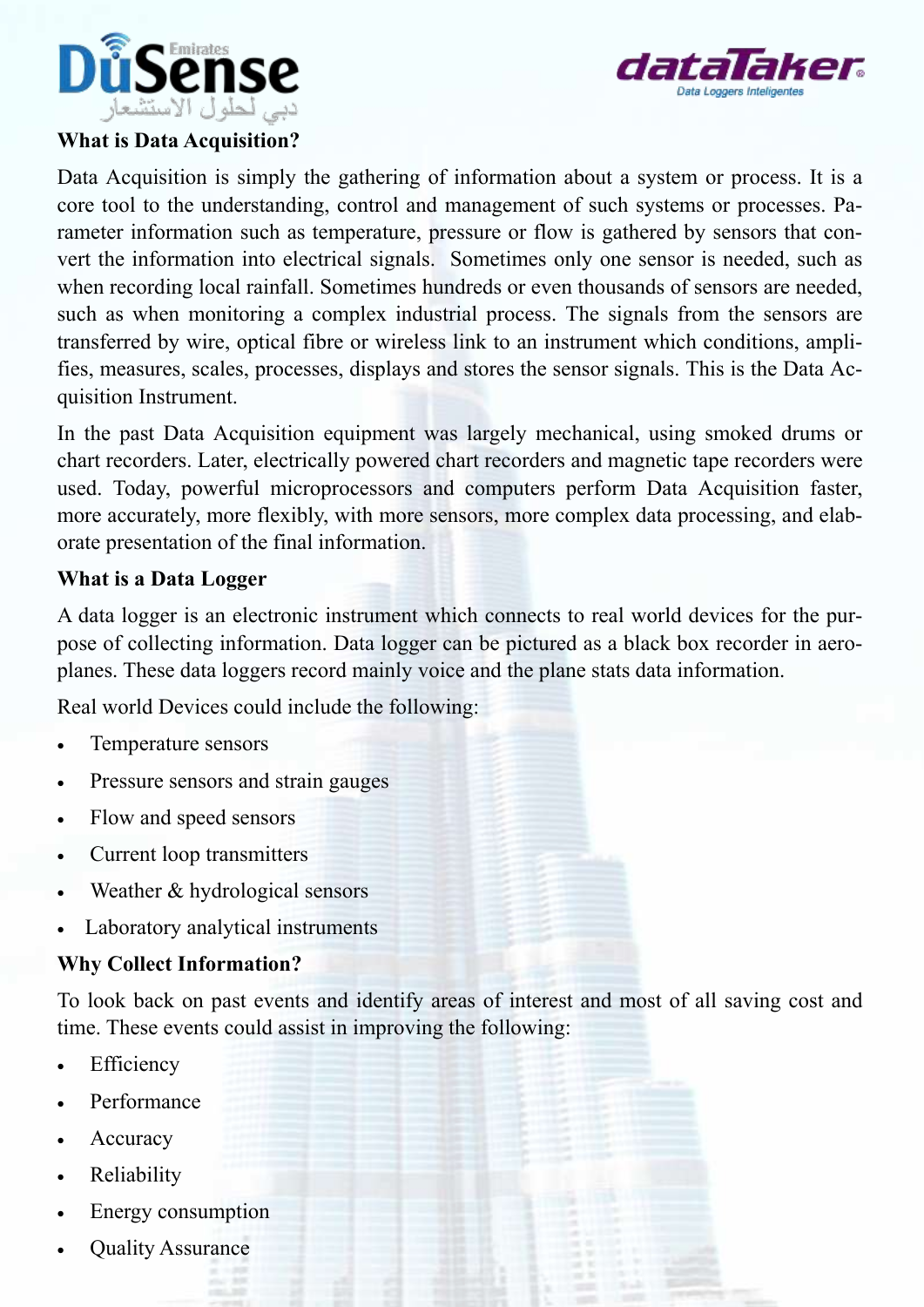



#### **Real Time Data Acquisition and Data Logging**

Data Acquisition can be divided into two broad classifications—real time data acquisition and data logging. Real time data acquisition is when data acquired from sensors is used either immediately or within a short period of time, such as when controlling a process. Data logging on the other hand is when data acquired from sensors is stored for later use. In reality, there is a continuum of devices between real time data acquisition and data logging that share the attributes of both of these classifications.

#### **Stand-Alone or PC based?**

Dedicated data loggers have many inherent advantages over PC based alternatives for the bulk of data acquisition tasks. These include low power operation, standby power sources and security of data in the event of power or communications failure. Being specifically designed for the task, errors due to influences such as poor noise immunity and unstable operating systems are minimised. A dedicated data logger supporting anything from thermocouples to strain gauge sensors, will process and return data to a PC in real time.

#### **Evolution in Data Acquisition**

Data Acquisition technology continues to evolve, with high speed data interfaces and networking forcing major change to previous practices. Sensitive low level signals can now be left in the field, with just the desired data being returned to a remote computer for analysis. This is the function of a DataTaker data logger or DAQ box, providing the functionality and speed of a DAQ board, adding the standalone capability to process, consolidate and log data for later downloading. A series of data loggers interconnected by a network allows data gathering closer to sensors, for improved signal quality and reduced installation cost.

#### **A Simple Decision**

So why choose data logger over other data acquisition systems? Most data acquisition systems require installation of a DA card in a PC and the connection and wiring of the sensors. These systems work well in permanently configured, on-line applications but is difficult to implement and can be costly. Data loggers significantly reduce the cost for most logging applications and are much easier to implement, and can be placed in areas that digital systems can not reach. The simple alternative, DataTaker data loggers stand alone solid state data loggers that operate anywhere, independent of your computer. They store data in the format you choose, compatible with your computer and your software systems. DataTaker data loggers are flexible and any one of our data loggers can be easily be configured to gather data in almost any environment you choose. There are dataTakers in rain forests, down mines and in the upper atmosphere. In cars, in boats and planes, on farms, in factories and laboratories, DataTaker is truly universal.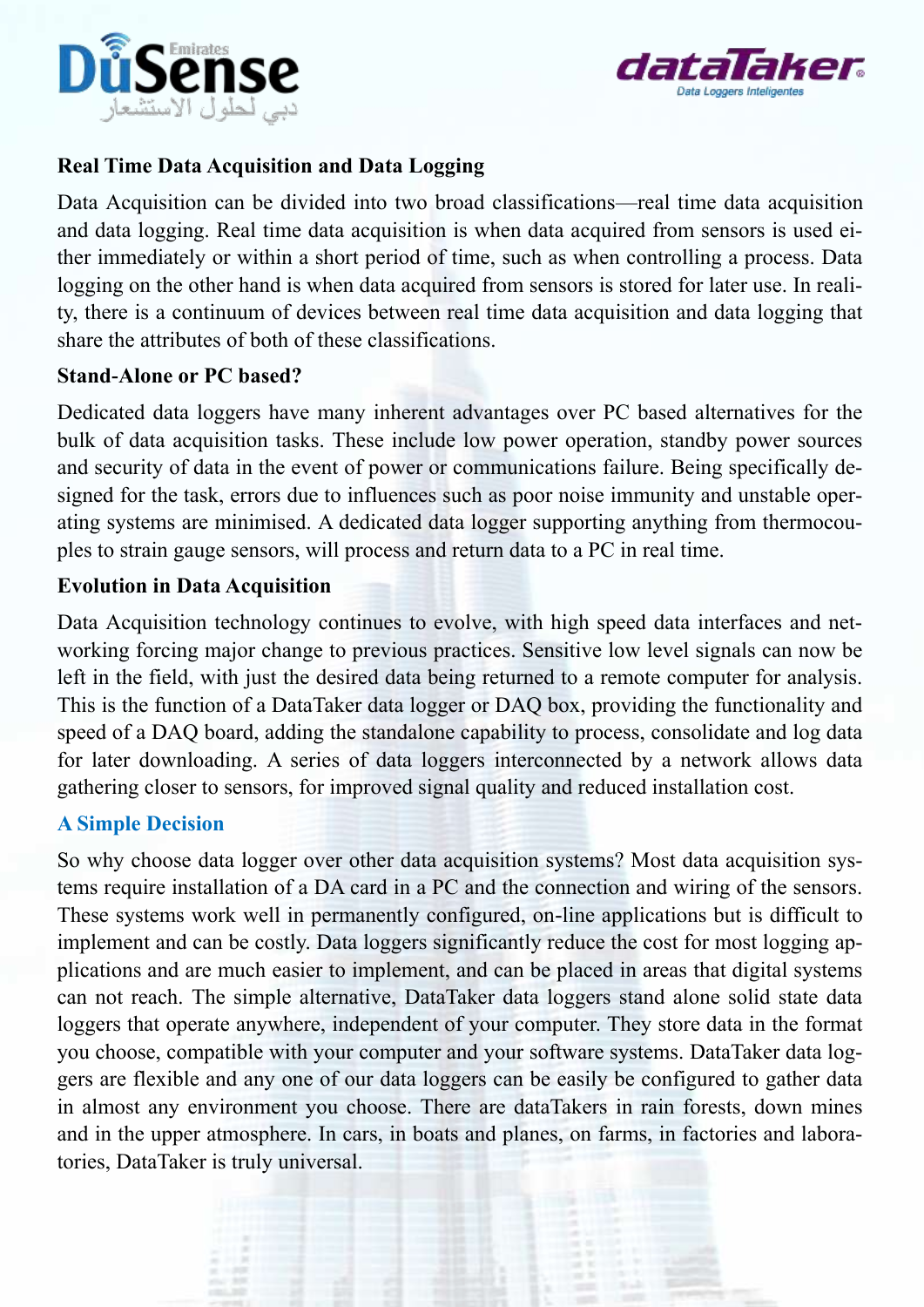

#### **General Purpose Logging**

#### **DT80**

#### **Take the next step!**

The DataTaker DT80 is a smart data logger that provides an extensive array of features that allow it to be used across a wide variety of applications. The DT80 is a robust, stand alone, low power data logger featuring USB memory stick support, 18 bit resolution, extensive communications capabilities and built-in display.

#### **DT85**

#### **The Smarter Solution**

The DT85 is a robust, stand alone, low power data logger featuring USB memory stick support, 18 bit resolution, extensive communications capabilities and built-in display. The DataTaker DT85's Channel concept allows up to 32 isolated or 48 common referenced analog inputs to be used in many combinations.

#### **DT80M**

#### **For Remote Applications**

The DataTaker DT80M is an ultra low powered logger with integral 2G/3G modem designed specifically for remote applications. The next step up from the DT82EM, it has more analogue inputs and Modbus master and slave capabilities.

#### **DT85M**

#### **For Remote Applications with High Channel Counts**

The DT85M has an integral modem, Modbus master and slave support and can accept up to 48 analogue inputs as standard. Add CEM20 expansion modules and the DT85M can accept up to 960 sensors.

#### **DT800**

#### **When Speed or Precision is Essential**

The first of the next generation of faster, smarter and versatile units. Ethernet, RS232 and modem communications, the DT800 has 12 universal channels that provide direct connection of 12 to 42 sensors supporting thermocouples, RTD, strain gauges, bridges and more. With 16 digital I/O and counters, FLASH and disc PC Cards for data storage.

#### **CEM20**

#### Channel Expansion Module

Extending the channel capacity of the latest DataTaker DT80 range of data loggers is made easy by the addition of DataTaker Channel Expansion Modules (CEM20). A DataTaker CEM20 connects to one analogue channel of the DataTaker data logger. Each CEM20 connects 20 universal data logging channels. The Module is suitable for the DT80 range DataTaker data loggers.





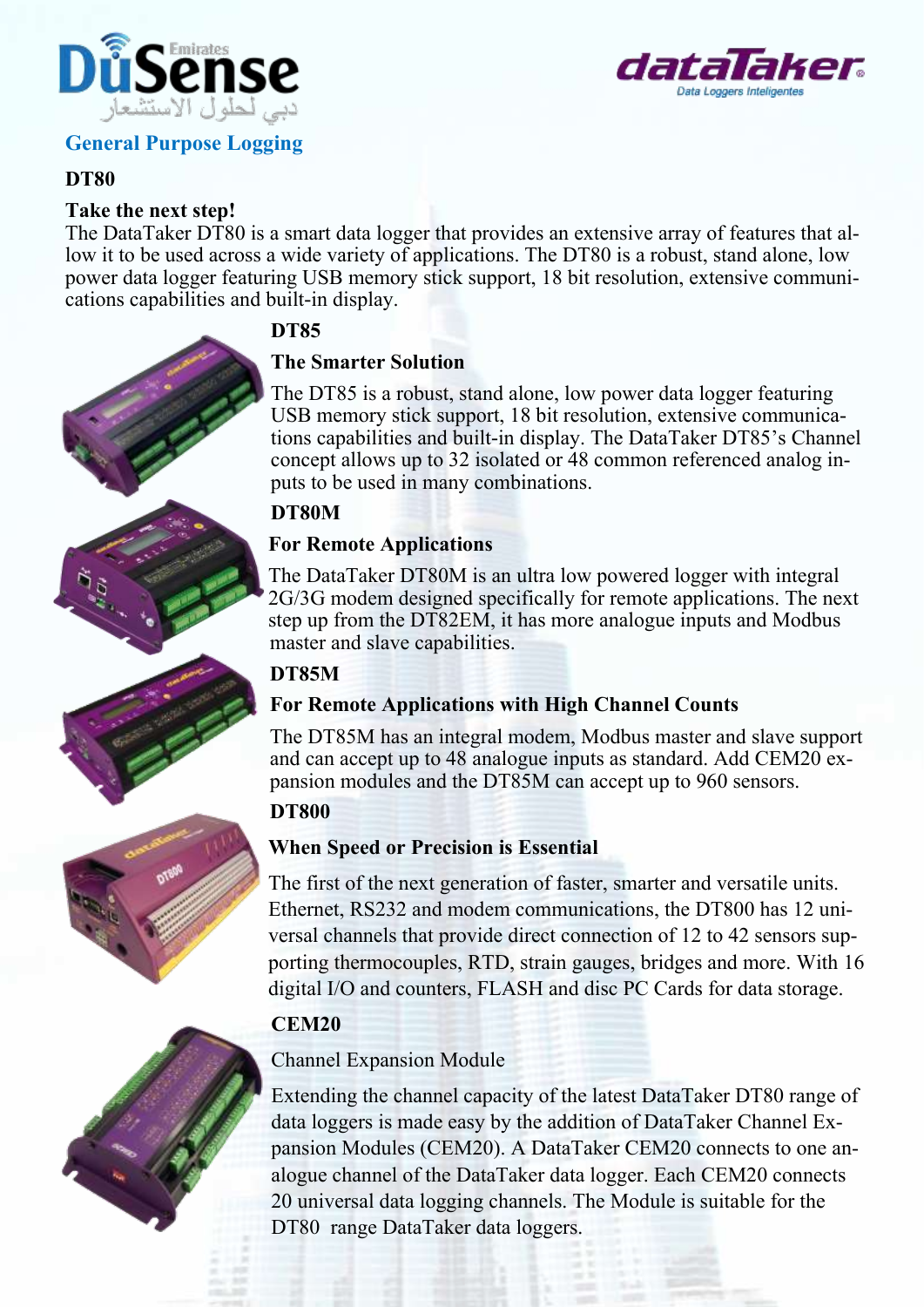



#### APPLICATIONS



The DataTaker Geotechnical data loggers are easy to configure, cost effective data loggers. Rugged, reliable and low power—yet offer extremely versatile features for configuration, communications, data capture and data analysis.

The DataTaker GeoLoggers have built-in vibrating wire support providing an 'All-in-One' data acquisition and monitoring solution for the engineer working in the geotechnical environment.

The DataTaker GeoLoggers can monitor a wide variety of geotechnical applications including slope stability, subsidence, dam wall monitoring, tunnel and mining excavation, ground water, tunnel wall monitoring and site assessment.

More technical information on the latest most advanced GeoLoggers are now available:

DataTaker DT85G (16 Geotechnical Channels expandable to 300 channels)

DataTaker DT80G (5 Geotechnical Channels expandable to 100 channels)

DataTaker CEM20 (20 Channel Expansion module)

#### **Geotechnical Generic Sensor Types**

Vibrating Wire Piezometer, Extensometer, Inclinometers, Pressure and Load Cells, Crack meters, Tilt meters, Strain and Carlson strain gauges.

Compatible with all major brands of geotechnical instrumentation including Slope Indicator, GeoKon, RST Instruments, Roctest, Soil Instruments, and AGI—Applied Geometrics Inc.

#### **Stand Alone & Low Power**

The low power drain of the DataTaker GeoLoggers provide excellent stand alone data logging solution. Power can be applied to the logger via external batteries, solar panels or other independent sources as well as from mains power where available.

#### **Superior Data Storage & Communications**

Store up to 5 million data points in user defined memory, log as much or little as you need with independent control of schedule size and mode. Overwrite or stop logging once allocated memory is full. Archive data on alarm event, copy to USB memory or transfer via FTP, the choice is yours. Communications features include RS232 with modem support, USB, Ethernet and USB memory.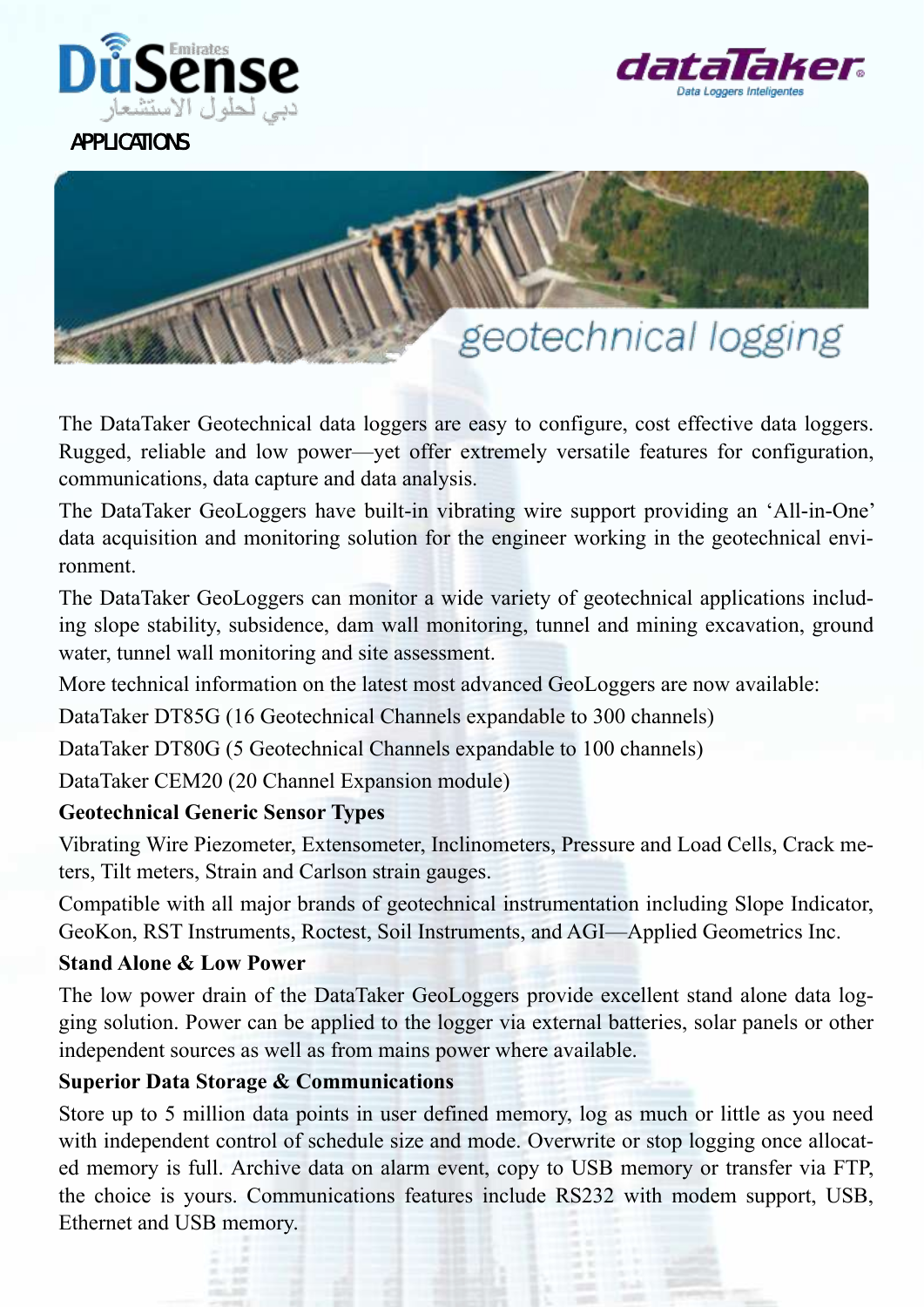





## environmental logging

Organisations, whether in the public or private sector, are becoming increasingly aware that the environmental impact of the operations has implications for the environment we all share. Environmental impact can take many different forms including energy usage, waste treatment and disposal, emissions and air borne pollutants, toxins, water quality and salinity, radiated and conducted emissions etc.

Environmental Improvement Programs need to be prepared that identify areas where improvements can be made. The programs require costing and clearly specified expected outcomes from implementation—this could be a combination of environment impact and efficiency improvements in areas such as material and energy usage.

Organisations implementing environmental improvement programs need to monitor their performance. Environmental data acquisition and monitoring using a data logger provide the means to monitor almost every aspect of an organisation's performance.

Designed and manufactured in Australia the DataTaker DTE and DTEM data loggers have been designed specifically for the environmental monitoring project.

Our data loggers are compatible with thousands of sensor types, including almost all temperature sensors, humidity sensors, pressure sensors, rain gauges and smart sensors.

Data Taker products and some of the environmental projects:

DT82E data logger



DT82EM remote data logger with integrated cellular modem